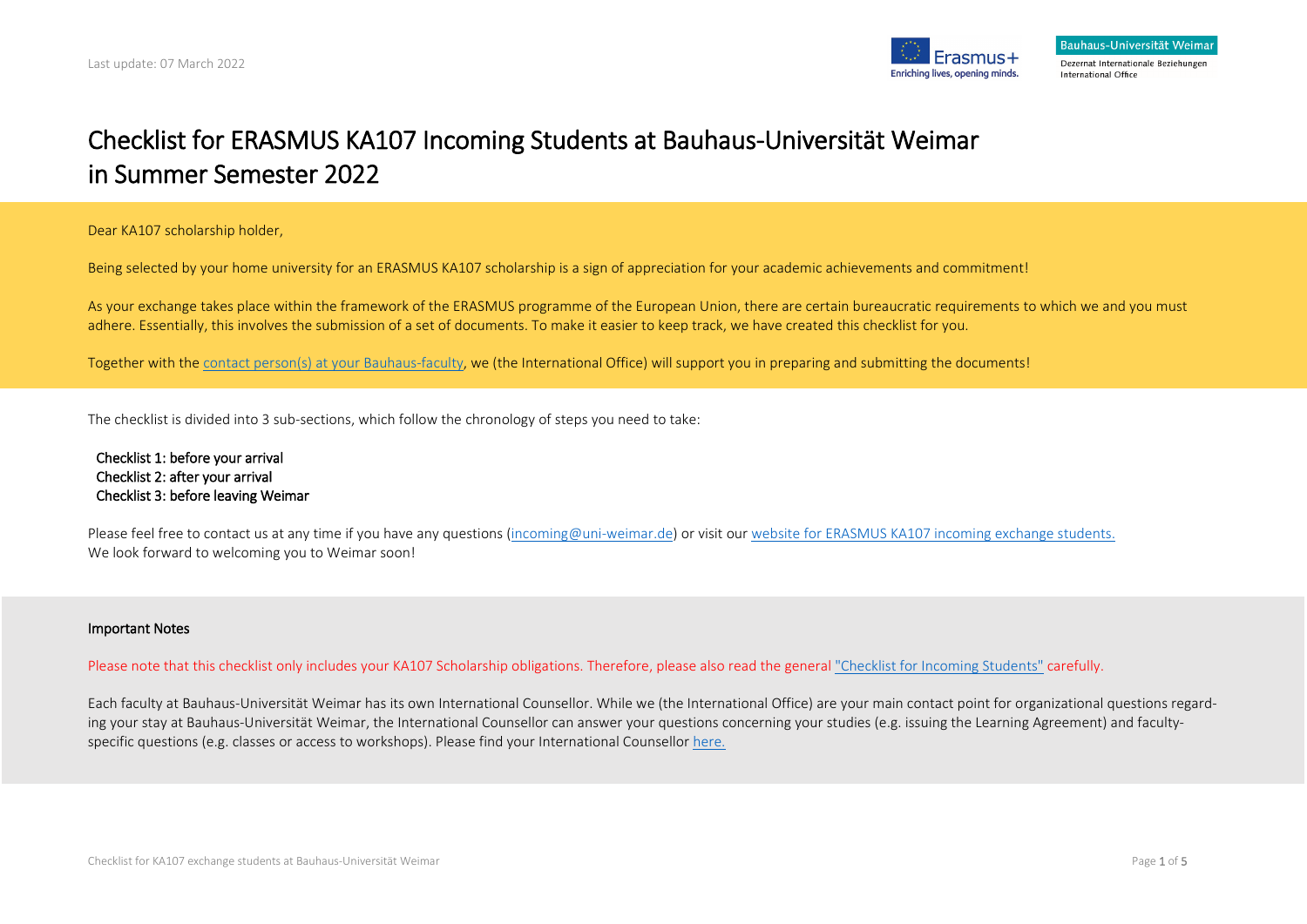<span id="page-1-1"></span><span id="page-1-0"></span>

Dezernat Internationale Beziehungen International Office

### CHECKLIST 1: BEFORE YOUR ARRIVAL

| Who?          | What?                                                       | Why?                                                                                                                                                                                                                                                                                                                                                                         | How?                                                                                                                                                                                                                                                                                                                                          | Where?                                                                                                                                                                                                                           | When?                                                                                                                                                                                                                                                                                                                                                                                                                                     | ✓ |
|---------------|-------------------------------------------------------------|------------------------------------------------------------------------------------------------------------------------------------------------------------------------------------------------------------------------------------------------------------------------------------------------------------------------------------------------------------------------------|-----------------------------------------------------------------------------------------------------------------------------------------------------------------------------------------------------------------------------------------------------------------------------------------------------------------------------------------------|----------------------------------------------------------------------------------------------------------------------------------------------------------------------------------------------------------------------------------|-------------------------------------------------------------------------------------------------------------------------------------------------------------------------------------------------------------------------------------------------------------------------------------------------------------------------------------------------------------------------------------------------------------------------------------------|---|
| KA107<br>only | Application for KA107<br>ERASMUS Scholarship                | In order for us to determine the amount of<br>your KA107 scholarship, we need an ERAS-<br>MUS scholarship application from you, stat-<br>ing your planned date of arrival and depar-<br>ture.                                                                                                                                                                                | Please fill in the application for an ERASMUS<br>KA107 scholarship until the deadline.<br>Please note<br>In the application, you can also indicate whether<br>you have an increased need for financial and or-<br>ganizational support due to children or a chronic<br>illness or disability.                                                 | Online.<br>You will receive an e-mail with a<br>link to the form.                                                                                                                                                                | 7 days after receiving the respective<br>e-mail asking you to fill in the ERAS-<br>MUS application.                                                                                                                                                                                                                                                                                                                                       |   |
| KA107<br>only | Learning Agreement<br>(section "before mobil-<br>$ity'')^1$ | In the ERASMUS programme a so-called<br>»Learning Agreement« must be issued. This<br>document states which courses you are<br>planning to attend during your stay at Bau-<br>haus-Universität Weimar.<br>It consists of three sections that need to be<br>handed (1) before your mobility, (2) during<br>your mobility and (3) after mobility OR Tran-<br>script of Records. | Please fill in the template for »Learning Agree-<br>ment« which can be found on our website for<br>KA107 exchange students.<br>Please note<br>The »Learning Agreement« is being negotiated<br>and must be signed by you, the responsible per-<br>son at your home university and the contact per-<br>son at your prospective Bauhaus-faculty. | Please hand in a copy of your<br>fully signed Learning Agree-<br>ment (before mobility) by e-<br>mail to<br>incoming@uni-weimar.de with<br>the subject<br>[DOK] Learning Agreement (be-<br>fore mobility)                        | The »Learning Agreement« (before<br>mobility) needs to be issued and<br>handed in at least 2 weeks before<br>the start of your stay at Bauhaus-<br>Universität Weimar<br>Please note<br>Unfortunately, Bauhaus-Universität<br>Weimar's course catalogue is often<br>published / updated right before<br>the start of the semester. In this<br>case, please fill in your Learning<br>Agreement with courses from the<br>previous semester. |   |
| KA107<br>only | Grant Agreement                                             | The »Grant Agreement« is the legally binding<br>document in the ERASMUS programme con-<br>firming the amount of your scholarship<br>grant.                                                                                                                                                                                                                                   | Please fill in the blank spaces in the »Grant<br>Agreement«, which you will receive from us by E-<br>Mail after you have submitted your application<br>for KA107 ERASMUS Scholarship (see above).                                                                                                                                             | The Grant Agreement must be<br>submitted to us by post before<br>the start of your mobility with<br>your original signature (no scan<br>or copy!) to the International<br>Office of the Bauhaus-Universi-<br>$t$ ät <sup>2</sup> | To be handed in by post <sup>2</sup> before the<br>start of your mobility at Bauhaus-<br>Universität Weimar                                                                                                                                                                                                                                                                                                                               |   |

 $\overline{\phantom{a}}$ 

 $1$  please note that currently, there is a mixture of ways to create your Learning Agreement. While some universities prefer the issuing of the Learning Agreement with their own digital template, others prefer the issuing Online Learning Agreement (OLA) using the homepage learning-agreement.eu. At Bauhaus-Universität Weimar, the faculties handle this issue differently. Please get in touch with the contact person at your prospective Bauhaus faculty in order to find out how to best issue your Learning Agreement. An overview of contact persons can be foun[d here.](https://www.uni-weimar.de/en/university/structure/departments/international-office/international-counsellors/)

<sup>2</sup> Postal address: Bauhaus-Universität Weimar, International Office, Geschwister-Scholl-Straße 15, D-99423 Weimar (Germany)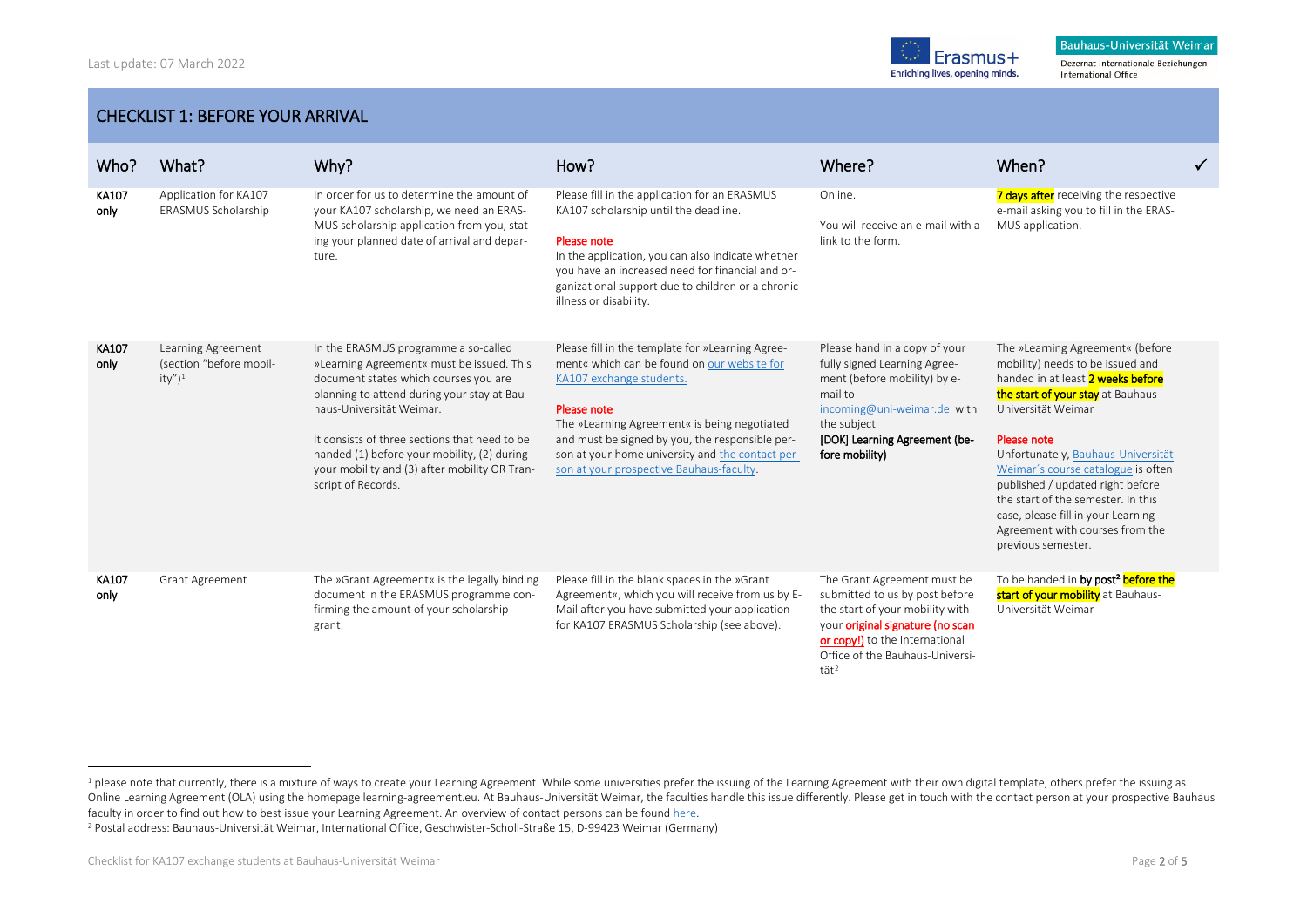Dezernat Internationale Beziehungen International Office

## CHECKLIST 2: AFTER YOUR ARRIVAL

| Who?          | What?                                                                               | Why?                                                                                                                                                                                                                                                                                                                                                                                                                                                                                | How?                                                                                                                                                                                                                                                                                                                                                                                                                                                                               | Where?                                                                                                                                                                       | When?                                                                                                                                                                |  |
|---------------|-------------------------------------------------------------------------------------|-------------------------------------------------------------------------------------------------------------------------------------------------------------------------------------------------------------------------------------------------------------------------------------------------------------------------------------------------------------------------------------------------------------------------------------------------------------------------------------|------------------------------------------------------------------------------------------------------------------------------------------------------------------------------------------------------------------------------------------------------------------------------------------------------------------------------------------------------------------------------------------------------------------------------------------------------------------------------------|------------------------------------------------------------------------------------------------------------------------------------------------------------------------------|----------------------------------------------------------------------------------------------------------------------------------------------------------------------|--|
| KA107<br>only | Confirmation of Stay<br>(Section: Arrival)                                          | The »Confirmation of Stay« is a mandatory document<br>in the ERASMUS programme, confirming the exact<br>period of your stay.<br>It consists of two sections:<br>(1) Confirmation of Arrival<br>(2) Confirmation of Departure                                                                                                                                                                                                                                                        | Please pre-fill the document, which you can<br>find on our website for KA107 students and<br>bring it to us for signature.<br>Please note<br>In order for us to determine the start of your<br>stay, please bring a document confirming your<br>arrival date (e.g. train ticket)                                                                                                                                                                                                   | In person at the International Office<br>of Bauhaus-Universität Weimar or<br>by e-mail with the subject:<br>[DOK] Confirmation of Arrival                                    | You need to have the<br>»Confirmation of Stay (Sec-<br>tion: Arrival)« signed by us<br>immediately after the start<br>of your stay at Bauhaus-<br>Universität Weimar |  |
| KA107<br>only | Cash Check Pick-Up for<br>the first installment of<br>your ERASMUS Scholar-<br>ship | We assume that, when you arrive in Weimar, you will<br>not have a German bank account to which we can<br>transfer your scholarship. For this reason, you will re-<br>ceive your first installment in the form of a cash<br>check.<br>Please note<br>The reason why you need to open a German bank ac-<br>count is that high fees apply if we transfer scholarship<br>money to a foreign bank account. This fee would<br>have to be deducted from your scholarship install-<br>ment. | Please note<br>We can only hand out your cash check if we<br>have received all necessary documents from<br>you:<br>1. ERASMUS KA107 Application<br>2. »Learning Agreement«<br>(before mobility)<br>3. signed »Grant Agreement« (in original)<br>4. certificate of enrollment of Bauhaus-Univer-<br>sität Weimar, which you will be handed out<br>during Registration Days<br>5. Confirmation of Stay (Section: Arrival),<br>which may be signed upon pick-up of your<br>Cash Check | You will need to pick up the cash<br>check at the university's Finance De-<br>partment; you will receive instruc-<br>tions how to get there during the<br>Registration Days. | During registration days /<br>right after your arrival in<br>Weimar                                                                                                  |  |
| KA107<br>only | Cashing the cash check                                                              | In order for you to have some money to get started in<br>Weimar, you may cash your cash check for the first<br>installment of your KA107 scholarship at the bank by<br>showing your ID.                                                                                                                                                                                                                                                                                             | Please make sure to bring your check and an<br>ID document (e.g. Passport) to the bank.                                                                                                                                                                                                                                                                                                                                                                                            | Bank "Sparkasse Mittelthüringen"<br>Address:<br>Graben 4<br>99423 Weimar<br>Opening Hour Cash Desk<br>Monday to Friday:<br>$9.00$ am $- 12.00$ noon                          | Right after your cash check<br>pick-up (please mind the<br>opening hours of the Cash<br>Desk)                                                                        |  |
| KA107<br>only | Open a German bank<br>account                                                       | Transferring your scholarship to a foreign bank ac-<br>count may incur high fees, which would have to be<br>deducted from your scholarship amount. To avoid<br>these fees, we kindly ask you to set up a German<br>bank account.                                                                                                                                                                                                                                                    | You need to bring the following documents if<br>you want to open a German bank account:<br>ID (e.g. Passport)<br>$\bullet$<br>»Meldebescheinigung« (Registration<br>$\bullet$<br>Certificate) - more information on this<br>certificate will follow by e-mail                                                                                                                                                                                                                      | Bank "Sparkasse Mittelthüringen"<br>Address:<br>Graben 4<br>99423 Weimar                                                                                                     | Right after you have re-<br>ceived your »Melde-<br>bescheinigung« (Registra-<br>tion Certificate)                                                                    |  |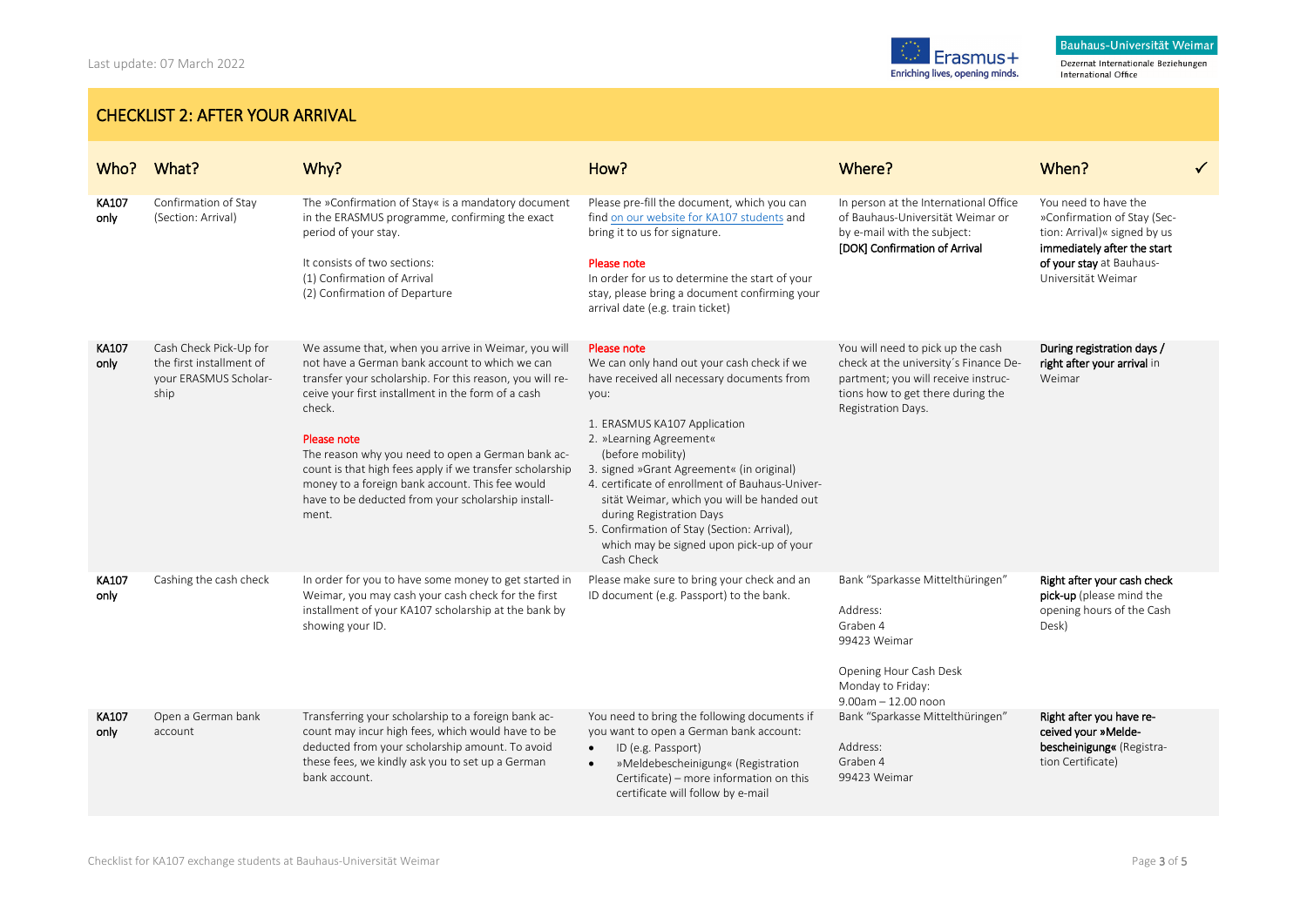#### Last update: 07 March 2022

| KA107<br>only | German bank account<br>details                    | To enable us to transfer the second installment of<br>your scholarship, please send us the details of your<br>German bank account.<br>Please note<br>If you do not provide us with the details of your Ger-<br>man bank account, we cannot transfer the monthly<br>installment.                                                                                                                                                                                                                                                                                                                                                     | Please send us the following details:<br>Name of account holder<br>Name of Bank<br><b>IBAN</b><br><b>BIC</b>                                                                                                                                                                                                                                     | Please send us your bank account<br>details by E-Mail to<br>incoming@uni-weimar.de with the<br>e-mail subject<br>[DOK] Account Details                                                            | After you have opened a<br>German bank account and<br>received the bank account<br>details                                                                                               |
|---------------|---------------------------------------------------|-------------------------------------------------------------------------------------------------------------------------------------------------------------------------------------------------------------------------------------------------------------------------------------------------------------------------------------------------------------------------------------------------------------------------------------------------------------------------------------------------------------------------------------------------------------------------------------------------------------------------------------|--------------------------------------------------------------------------------------------------------------------------------------------------------------------------------------------------------------------------------------------------------------------------------------------------------------------------------------------------|---------------------------------------------------------------------------------------------------------------------------------------------------------------------------------------------------|------------------------------------------------------------------------------------------------------------------------------------------------------------------------------------------|
| KA107<br>only | Learning Agreement<br>(section "during mobility") | As mentioned above, the »Learning Agreement«<br>states which courses you are planning to attend dur-<br>ing your stay at Bauhaus-Universität Weimar.<br>The Learning Agreement (during mobility) is the sec-<br>ond part of this series of documents. It needs to be<br>handed in whenever there is a change in your list of<br>courses.<br>Please note<br>Due to the fact, that our course catalogue is only be-<br>ing published 2 weeks before the start of the semes-<br>ter (sorry about that), it is most likely that there will<br>be changes to the courses listed in the Learning<br>Agreement (section "before mobility") | Please fill in the template for »Learning Agree-<br>ment« which can be found on our website for<br>KA107 exchange students.<br>Please note<br>The »Learning Agreement« is being negotiated<br>and must be signed by you, the responsible<br>person at your home university and the con-<br>tact person at your prospective Bauhaus-fac-<br>ulty. | Please hand in a copy of your fully<br>signed Learning Agreement (during<br>mobility) by e-mail to<br>incoming@uni-weimar.de with the<br>subject<br>[DOK] Learning Agreement (during<br>mobility) | Please hand this document<br>in every time there is a<br>change in your choice of<br>courses.<br>Please note<br>A number of 2-3 Learning<br>Agreements (during mobil-<br>ity) is common. |

 $I$  Erasmus +

Enriching lives, opening minds.

Dezernat Internationale Beziehungen<br>International Office